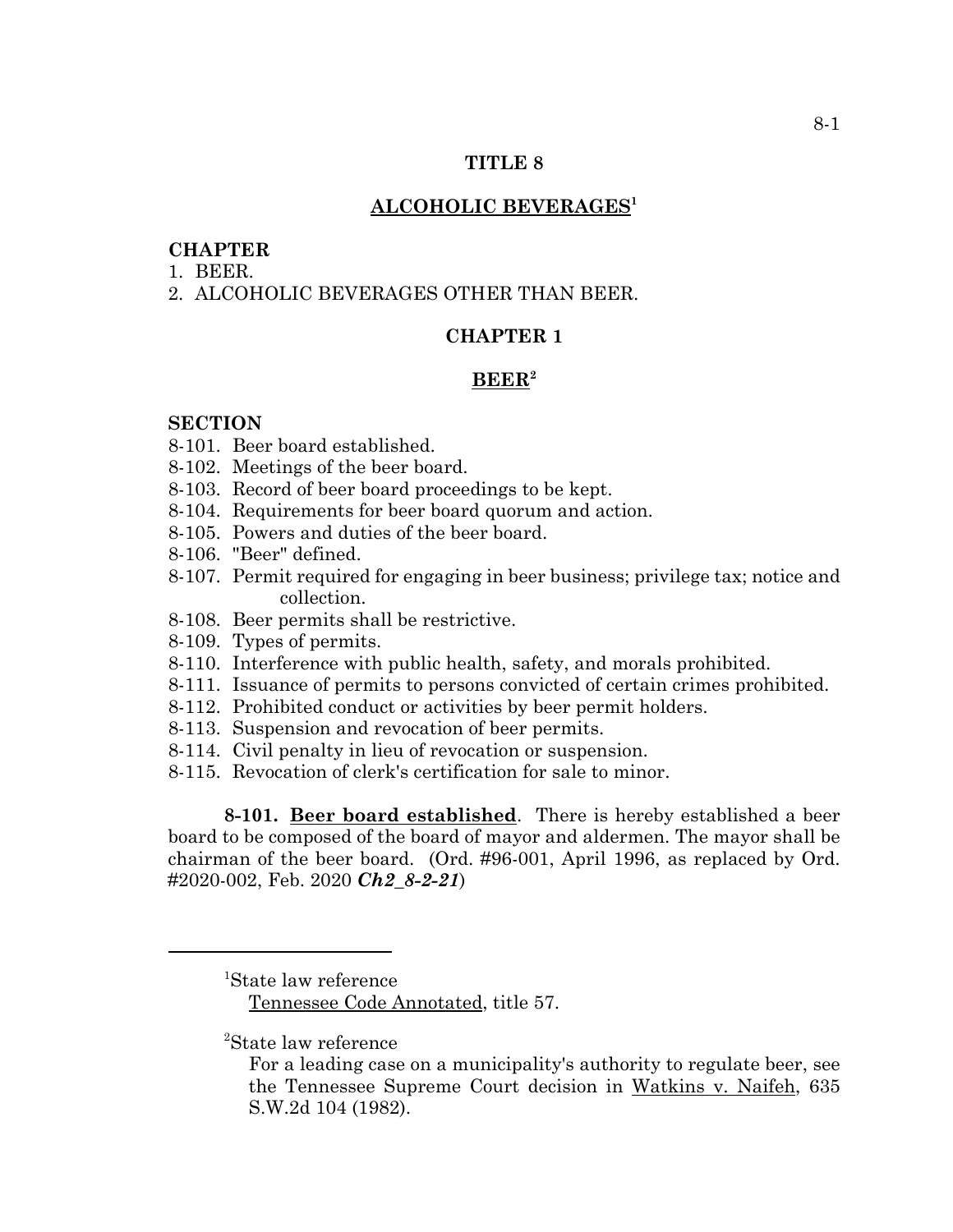**8-102. Meetings of the beer board**. All meetings of the beer board shall be open to the public. The board shall hold regular meetings in the town hall at such times as it shall prescribe. When there is business to come before the beer board, a special meeting may be called by the chairman; provided he gives a reasonable notice thereof to each member. The board may adjourn a meeting at any time to another time and place. (Ord. #96-001, April 1996 as replaced by Ord. #2020-002, Feb. 2020 *Ch2\_8-2-21*)

**8-103. Record of beer board proceedings to be kept**. The town recorder shall make a record of the proceedings of all meetings of the beer board. The record shall be a public record and shall contain at least the following: the date of each meeting; the names of the board members present and absent; the names of the members introducing and recording motions and resolutions, etc., before the board; a copy of each such motion or resolution presented; the vote of each member thereon; and the provisions of each beer permit issued by the board. (Ord. #96-001, April 1996, as replaced by Ord. #2020-002, Feb. 2020 *Ch2\_8-2-21*)

**8-104. Requirements for beer board quorum and action**. The attendance of at least a majority of the members of the beer board shall be required to constitute a quorum for the purpose of transacting business. Matters before the board shall be decided by a majority of the members present if a quorum is constituted. Any member present but not voting shall be deemed to have cast a "nay" vote. (Ord. #96-001, April 1996, as replaced by Ord. #2020-002, Feb. 2020 *Ch2\_8-2-21*)

**8-105. Powers and duties of the beer board**. The beer board shall have the power and it is hereby directed to regulate the selling, storing for sale, distributing for sale, and manufacturing of beer within this town in accordance with the provisions of this chapter. (Ord. #96-001, April 1996, as replaced by Ord. #2020-002, Feb. 2020 *Ch2\_8-2-21*)

**8-106. "Beer" defined**. The term "beer" as used in this chapter shall mean and include all beers, ales, and other malt liquors having an alcoholic content of not more than five percent (5%) by weight. (Ord. #96-001, April 1996, as replaced by Ord. #2020-002, Feb. 2020 *Ch2\_8-2-21*)

**8-107. Permit required for engaging in beer business; privilege tax; notice and collection**. (1) It shall be unlawful for any person to sell, store for sale, distribute for sale, or manufacture beer without first making applications to and obtaining a permit from the beer board. The application shall be made on such form as the board shall prescribe and/or furnish, and pursuant to Tennessee Code Annotated, § 57-5-101(b), and shall be accompanied by a non-refundable application fee of two hundred fifty dollars (\$250.00). Said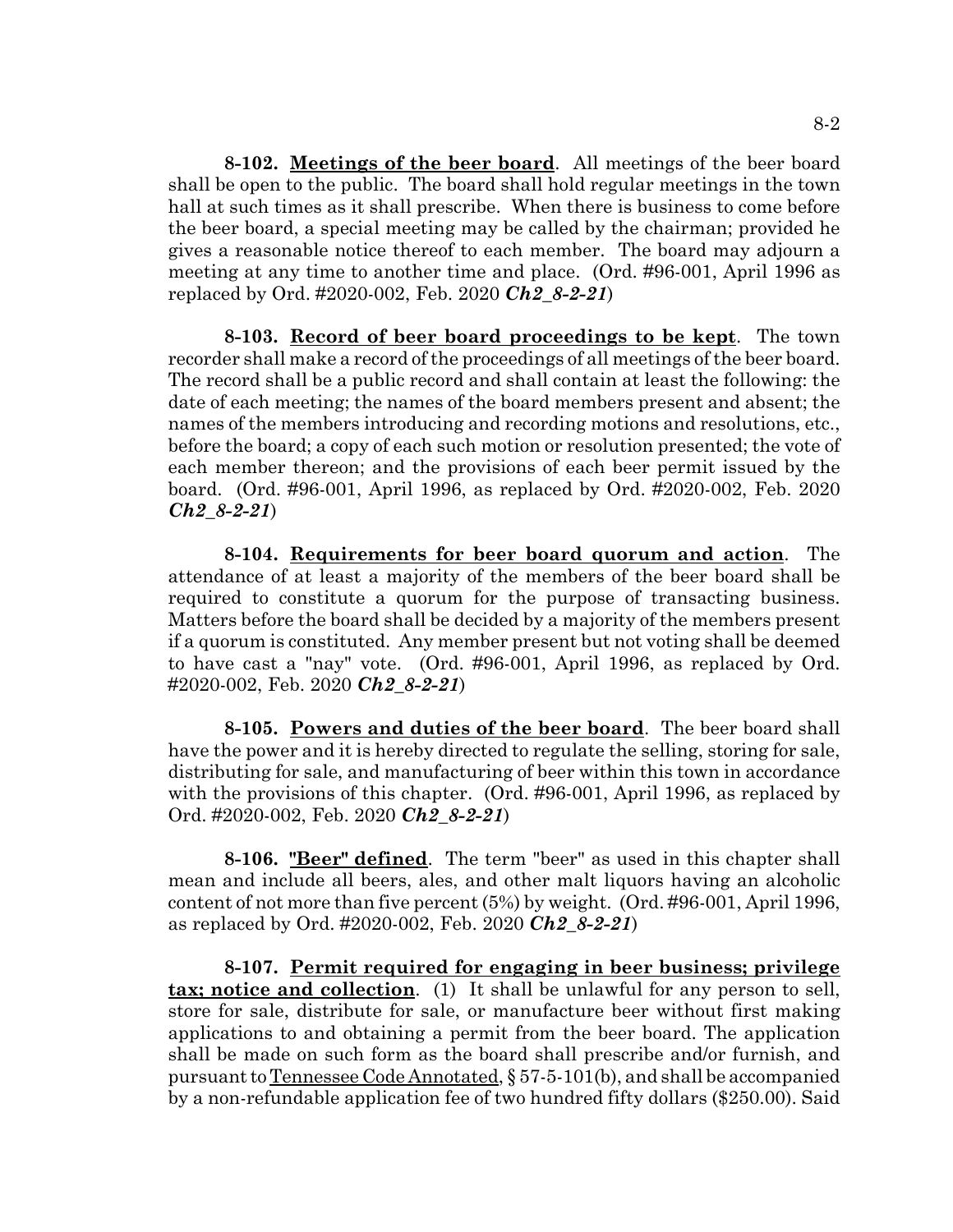fee shall be in the form prescribed by the town recorder and made payable to the Town of Thompson's Station, Tennessee. Each applicant must be a person of good moral character and certify that he has read and is familiar with the provisions of this chapter.

(2) Privilege tax. There is hereby imposed on the business of selling, distributing, storing or manufacturing beer, an annual privilege tax of one hundred dollars (\$100.00). Any person, firm, corporation, joint stock company, syndicate or association engaged in the sale, distribution, storage or manufacture of beer shall remit the tax on January 1, 1994, and on or before each successive January 1, to the Town of Thompson's Station, Tennessee. At the time a new permit is issued to any business subject to this tax, the permit holder shall be required to pay the privilege tax on a prorated basis for each month or portion thereof remaining until the next tax payment date.

(3) Notice and collection of the privilege tax. Pursuant to Tennessee Code Annotated,  $\S 57-5-104(a)(3)$ , the town shall mail written notice to each permit holder of the payment date of the annual tax at least thirty (30) days prior to Jan. 1. Notice shall be mailed to the address specified by the permit holder on its permit holder on its permit application, or at such other address as provided by the permit holder to the town. If a permit holder does not pay the tax by January 31 or within thirty (30) days after written notice of the tax was mailed by the town, whichever is later, then the town shall notify the permit holder by certified mail, return receipt requested, that the tax payment is past due. If a permit holder does not pay the tax within ten (10) days after receiving notice of its delinquency by certified mail, then the town may suspend or revoke the permit or impose a civil penalty pursuant to Tennessee Code Annotated, § 57-5-108. (Ord. #96-001, April 2006, as replaced by Ord. #2020-022, Feb. 2020 *Ch2\_8-2-21*, and amended by Ord. #2021-006, April 2021 *Ch2\_8-2-21*)

**8-108. Beer permits shall be restrictive**. (1) All beer permits shall be restrictive as to the type of beer a business is authorized to sell under the permit. Separate permits shall be required for selling at retail, storing, distributing, and manufacturing. It shall be unlawful for any beer permit holder to engage in any type or phase of the beer business not expressly authorized by his permit. It shall likewise be unlawful for him not to comply with any and all express restrictions or conditions which may be written into his permit authorized by the beer board.

(2) A beer permit issued hereunder shall be issued only in the name of the individual, manager or employee applicant. A permit, except as authorized stated in this chapter, shall continue to be valid so long as that individual, manager or employee is engaged in business at the location authorized in the permit. The individual, manager or employee is charged with compliance of this chapter at the permit location. A permit does not run with the land or business. (Ord. #96-001, April 2006, as replaced by Ord. #2020-002, Feb. 2020 *Ch2\_8-2-21*)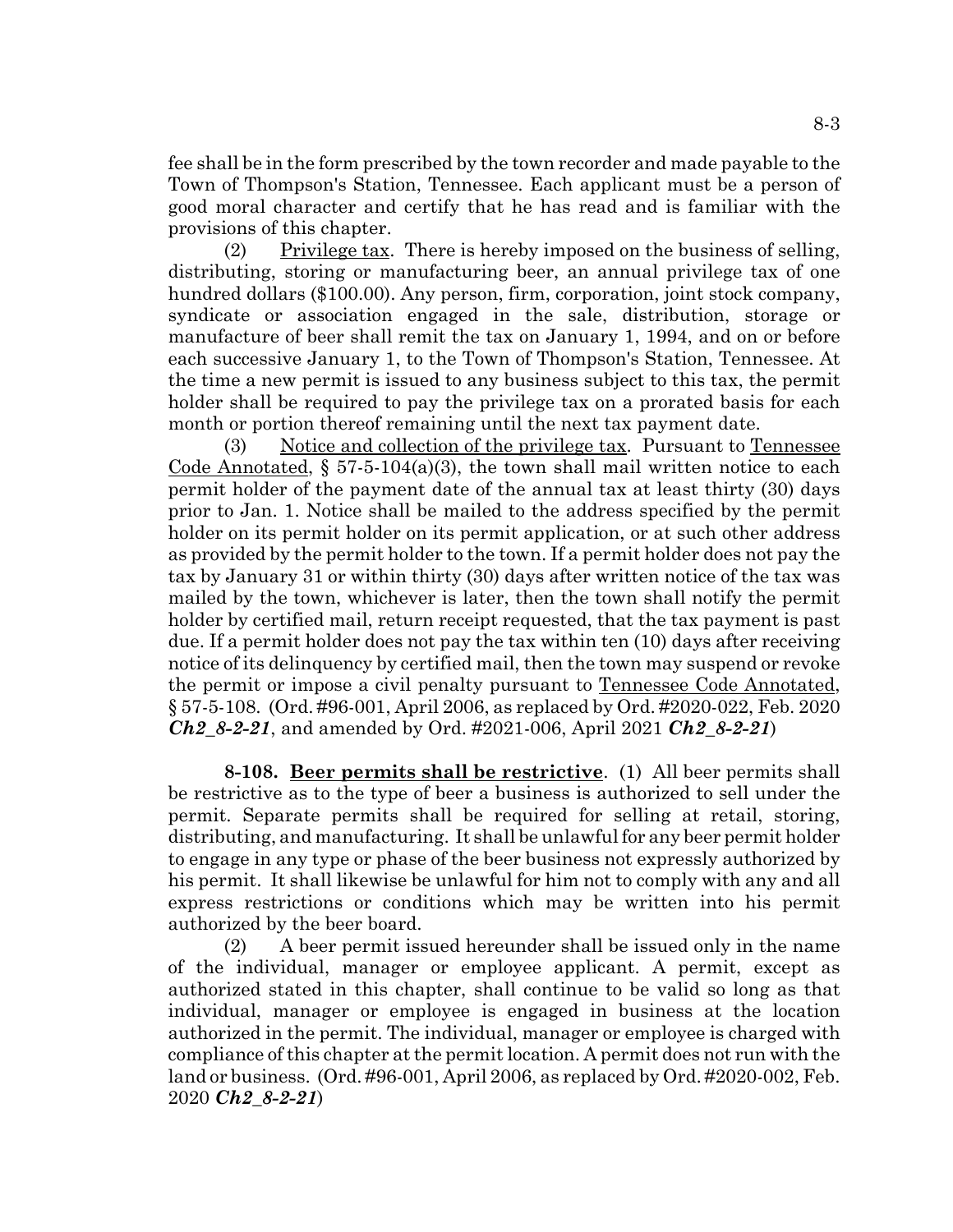**8-109. Types of permits**. Permits issued by the beer board shall consist of five (5) types:

(1) Manufacturers. A manufacturer's permit to a manufacturer of beer, for the manufacture, possession, storage, sale, distribution, and transportation of the product of the manufacturer which product may be consumed upon the premises of the manufacturer to the extent permitted by state law of general application.

(2) Off-premises. An "off-premises" permit is required for any person, entity, or legal organization engaged in the sale of beer where it is not to be consumed by the purchaser upon or near the premises of the seller.

(3) On-premises. An "on-premises" permit is required for any person or legal organization engaged in the sale of beer where it is to be consumed by the purchaser or guests upon the premises of the seller; and provided beer may also be sold in hotel rooms of regularly conducted hotels and in regularly incorporated clubs and lodges upon their obtaining the required permit.

(a) Anyone applying for or obtaining an on-premises permit may also sell beer to go so a patron may take beer with him purchased at such place after consuming beer. This will be known as a "joint" permit and shall cost an additional two hundred fifty dollars (\$250.00) at the time the application is made, or at any subsequent time when it is sought to change the permit.

(b) No alcoholic beverage shall be consumed in the parking lot of any establishment possessing an on-premises permit, except that, with the prior approval of the beer board, through the application and approval of a special permit, as defined under this chapter, for special events no longer than three (3) consecutive calendar days, permittees may allow consumption of alcoholic beverages sold by the permittee within an area that is roped off or otherwise separated by a continuous fence or other type of barrier from the remaining portion of their parking lot, both ends of which terminate at the permittee's building, deck, porch, patio, or other such attached structure; and provided further, that such permittee provides for an adequate number of private security personnel, as regulated by the Town of Thompson's Station, to prevent unlawful use or possession of alcoholic beverages and to enhance public safety.

(c) Subsection (b) above notwithstanding, beer may be sold and/or consumed in parking lot or lots owned by the permit holder without a special permit; provided that:

(i) Said parking lot or lots, or designated portions thereof, are at least one hundred feet (100') from a public road; and

(ii) When alcoholic beverages are being consumed in the lot or lots, the permit holder provides for an adequate number of private security personnel to prevent unlawful use or possession of alcoholic beverages and to enhance public safety.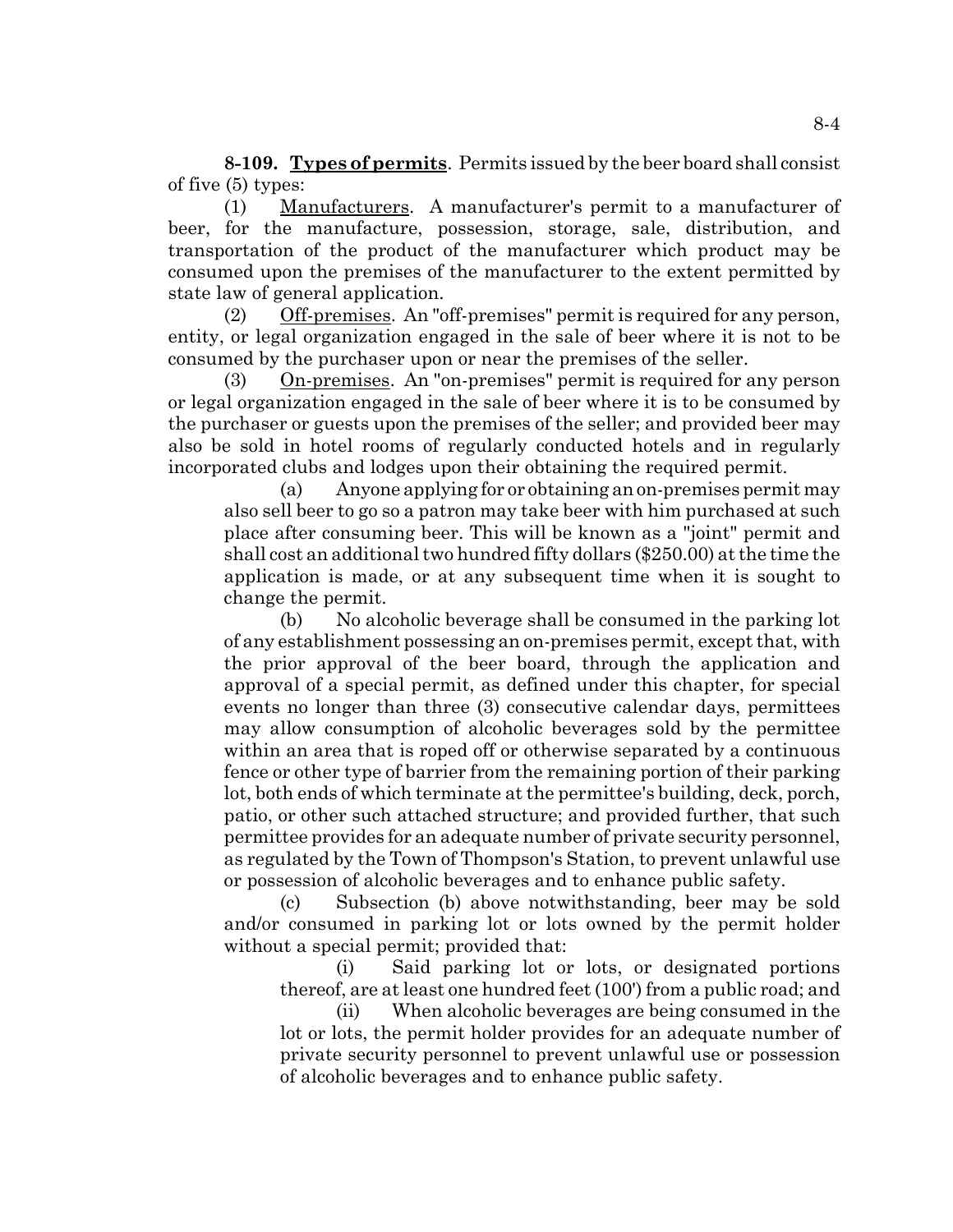(d) All on-premises permit holders are required to serve food and non-alcoholic beverages at all times beer is sold.

(4) Special events permit. A "special events" permit is required for any person, entity, or organization engaged in the sale of such beverages where they are to be consumed by the purchaser or his guests upon the premises of the seller, including, but not limited to, any location the purchaser has rented for the purposes of the special event. The special events permit will be issued for the fee of one hundred dollars (\$100.00), after approval by the Town of Thompson's Station Beer Board. Prior notification must be made in writing thirty (30) days prior to the event, and such notification shall include the organization holding the event and location where the event is to be held, among other information required by the town recorder. Each permit will be issued for a specific date and a specific period of time, not to exceed three (3) days unless approved by the beer board. The specific period of time will not contradict any existing state or town ordinances or regulations.

 $(5)$  Caterer permit. A "caterer" permit to any person, entity, or legal organization conducting a food and beverage catering business who or which has been previously issued a liquor by the drink catering license, or other similar certificate, from the Tennessee Alcoholic Beverage Commission. The liquor by the drink catering license must be current and not expired or revoked at the time of the application for the caterer permit. The caterer permit will be issued for the fee of one hundred dollars (\$100.00), after approval by the Town of Thompson's Station Beer Board. (Ord. #96-001, April 1996, as amended by Ord. #08-012, June 2008, as replaced by Ord. #2020-002, Feb. 2020 *Ch2\_8-2-21,* and Ord. #2021-006, April 2021 *Ch2\_8-2-21*)

**8-110. Interference with public health, safety, and morals prohibited**. No permit authorizing the sale of beer will be issued when such business(es) would cause congestion of traffic or would interfere with public health, safety and morals. In no event will a permit be issued authorizing the storage, sale or manufacture of beer by the permit holder within two hundred feet (200') of any school or church as measured in a straight line from the nearest corner of the school or church to the nearest corner of the structure where the beer is to be stored, sold or manufactured. (Ord. #05-004, March 2008, as replaced by Ord. #2020-002, Feb. 2020 *Ch2\_8-2-21,* amended by Ord. #2021-006, April 2021 *Ch2\_8-2-21* )

**8-111. Issuance of permits to persons convicted of certain crimes prohibited**. No beer permit shall be issued to any person who has been convicted for the possession, sale, manufacture or transportation of intoxicating liquor or any crime involving moral turpitude, within the past ten (10) years. No person, firm, corporation, joint-stock company, syndicate or association having at least a five percent (5%) ownership interest in the applicant shall have been convicted of any violation of the laws against possession, sale, manufacture, or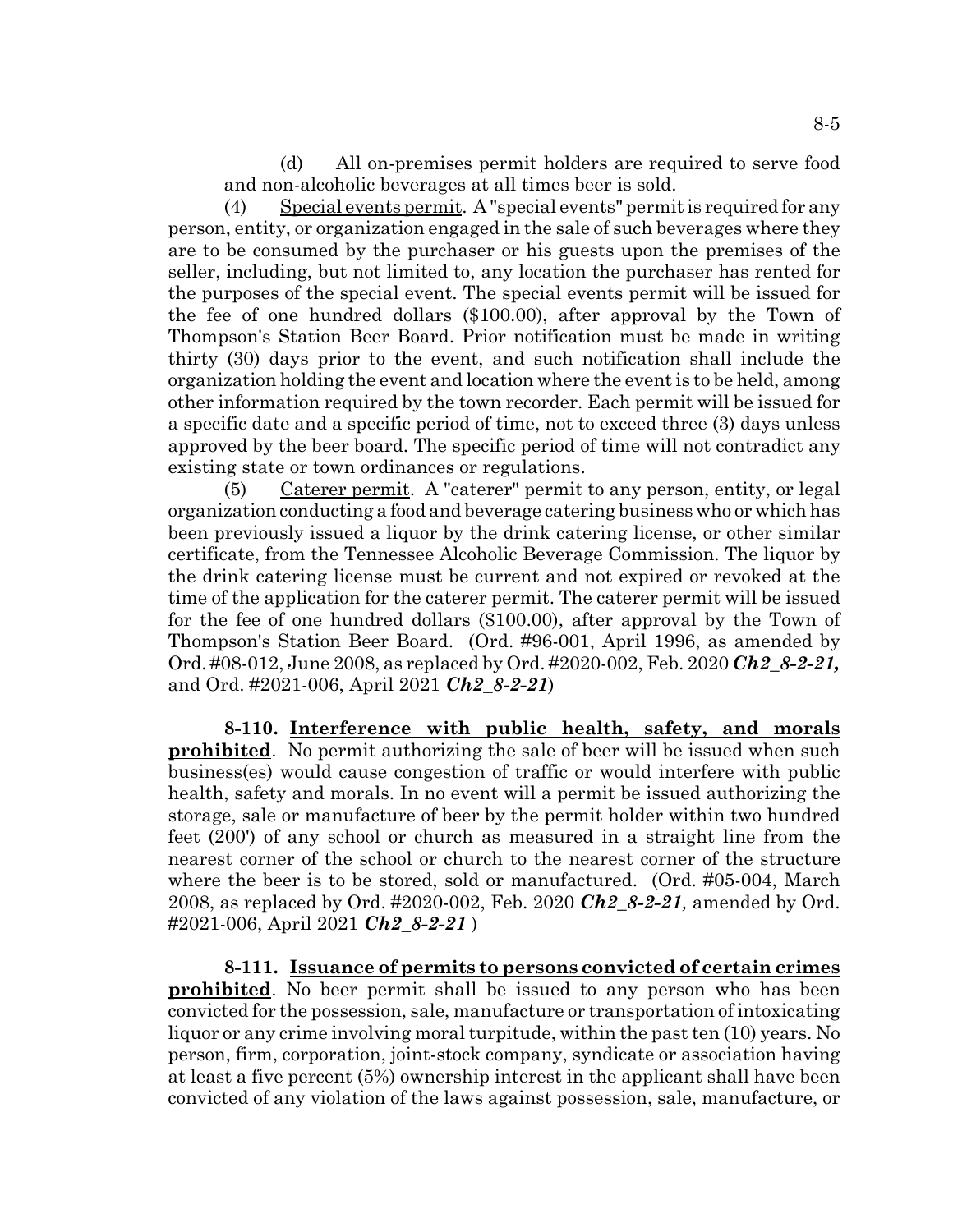transportation of beer or other alcoholic beverages or any crime involving moral turpitude within the past ten (10) years. (Ord. #96-001, April 1996, as replaced by Ord. #2020-002, Feb. 2020 *Ch2\_8-2-21*)

**8-112. Prohibited conduct or activities by beer permit holders**. It shall be unlawful for any beer permit holder to:

(1) Make or allow sale of beer between the hours of 12:00 midnight and 6:00 A.M.;

(2) Allow any loud, unusual or obnoxious noises to emanate from the premises, which shall not include locations designed and used for live music;

(3) Make or allow any sale of beer to a person under twenty-one (21) years of age;

(4) Make or allow any sale of beer to any intoxicated person or to any mentally incapacitated person;

(5) Allow drunk persons to loiter about the premises;

(6) Serve, sell or allow the consumption on the premises of any alcoholic beverage with an alcoholic content of more than five percent (5%) by weight, unless the permit holder has an active liquor license from the Tennessee Alcoholic Beverage Commission;

(7) "Off-premises" permit holders shall not allow the consumption of alcohol in or about their premises whatsoever;

(8) Allow gambling on the premises;

(9) "On-premises and special event" permit holders shall not fail to provide and maintain sanitary toilet facilities; and/or

(10) Allow an employee of the permit holder who is under the age of eighteen (18) years to sell beer. (Ord. #96-001, April 1996, as amended by Ord. #07-009, Sept. 2007, replaced by Ord. #2020-002, Feb. 2020 *Ch2\_8-2-21*, and amended by Ord. #2021-006, April 2021 *Ch2\_8-2-21*)

**8-113. Suspension and revocation of beer permits**. (1) The beer board shall have the power to suspend or revoke any beer permit issued under the provisions of this chapter when the holder thereof is guilty of making a false statement or misrepresentation in his application or of violating any of the provisions of this chapter. However, no beer permit shall be suspended or revoked until a public hearing is held by the board after reasonable notice to all the known parties in interest. Suspension or revocation proceedings may be initiated by any member of the beer board upon said member's written request to the chairman of the beer board. Said request shall be in writing, and a notice to the beer permit holder of the initiation of such proceedings shall be sent by certified mail. The notice shall include the basis of such initiation, and the date, time and location of any such public hearing for consideration of such suspension or revocation.

(2) Pursuant to Tennessee Code Annotated, § 57-5-608, the beer board shall not revoke or suspend the permit of a "responsible vendor" qualified under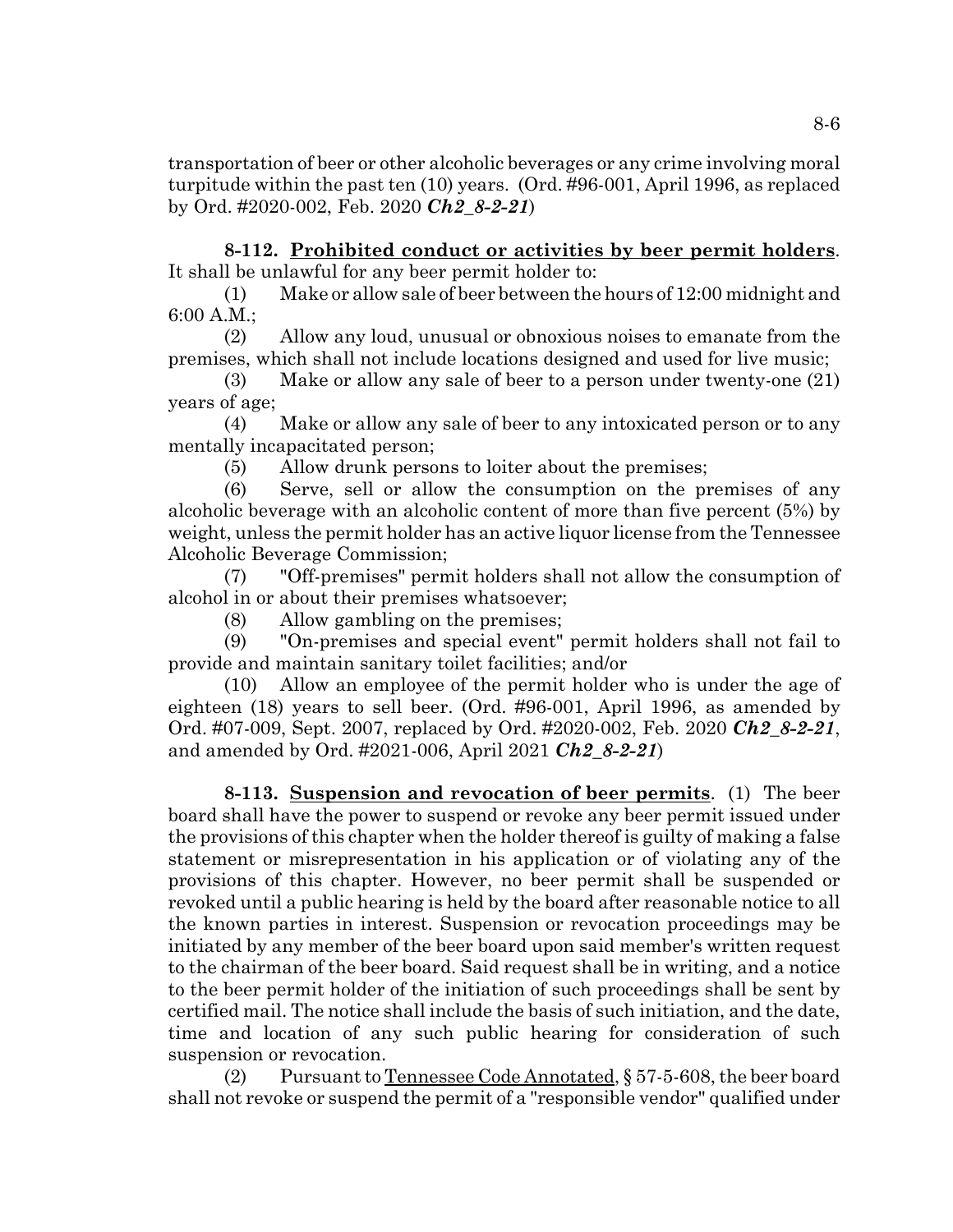the requirements of Tennessee Code Annotated, § 57-5-606 for a clerk's illegal sale of beer to a minor if the clerk is properly certified and has attended annual meetings since the clerk's original certification, unless the vendor's status as a certified responsible vendor has been revoked by the alcoholic beverage commission. If the responsible vendor's certification has been revoked, the vendor shall be punished by the beer board as if the vendor were not certified as a responsible vendor. "Clerk" means any person working in a capacity to sell beer directly to consumers for off-premises consumption. Under Tennessee Code Annotated, § 57-5-608, the alcoholic beverage commission shall revoke a vendor's status as a responsible vendor upon notification by the beer board that the board has made a final determination that the vendor has sold beer to a minor for the second time in a consecutive twelve (12) month period. The revocation shall be for three (3) years. (Ord. #96-001, April 1996, as amended by Ord. #07-009, Sept. 2007, as replaced by Ord. #2021-002, Feb. 2020 *Ch2\_8-2-21*)

#### **8-114. Civil penalty in lieu of revocation or suspension**.

(1) Definition. "Responsible vendor" means a person, corporation or other entity that has been issued a permit to sell beer for off-premises consumption and has received certification by the Tennessee Alcoholic Beverage Commission under the "Tennessee Responsible Vendor Act of 2006," Tennessee Code Annotated, §§ 57-5-601, et seq.

 $(2)$  Penalty, revocation or suspension. The beer board may, at the time it imposes a revocation or suspension, offer a permit holder that is not a responsible vendor the alternative of paying a civil penalty not to exceed two thousand five hundred dollars (\$2,500.00) for each offense of making or permitting to be made any sales to minors, or a civil penalty not to exceed one thousand dollars (\$1,000.00) for any other offense.

The beer board may impose on a responsible vendor a civil penalty not to exceed one thousand dollars (\$1,000.00) for each offense of making or permitting to be made any sales to minors or for any other offense.

If a civil penalty is offered as an alternative to revocation or suspension, the holder shall have seven (7) days within which to pay the civil penalty before the revocation or suspension shall be imposed. If the civil penalty is paid within that time, the revocation or suspension shall be deemed withdrawn.

Payment of the civil penalty in lieu of revocation or suspension by a permit holder shall be an admission by the holder of the violation so charged and shall be paid to the exclusion of any other penalty that the town may impose. (Ord. #07-009, Sept. 2007, as replaced by Ord. #2021-002, Feb. 2020 *Ch2\_8-2-21*)

**8-115. Revocation of clerk's certification for sale to minor**. If the beer board determines that a clerk of an off-premises beer permit holder certified under Tennessee Code Annotated, § 57-5-606, sold beer to a minor, the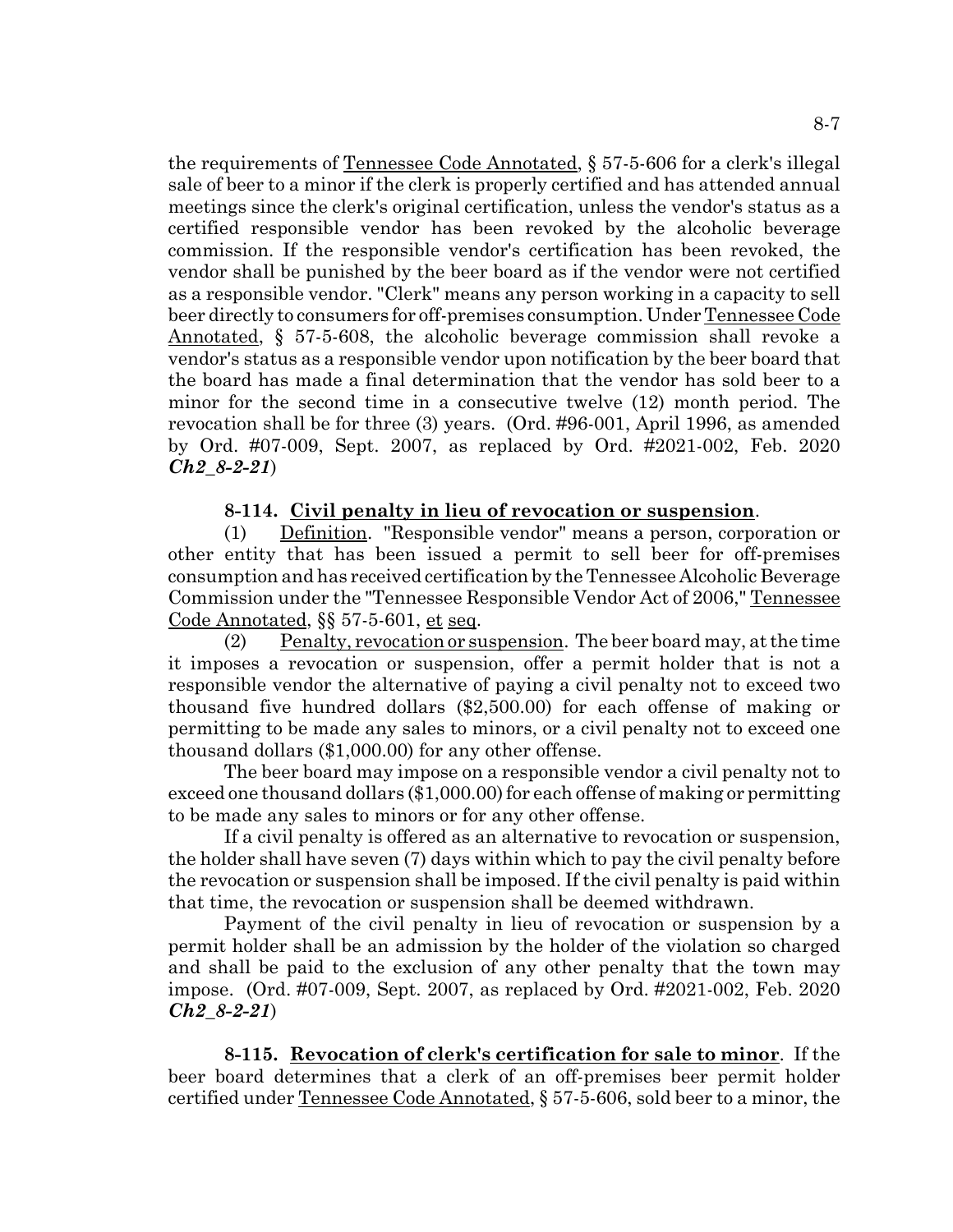beer board shall report the name of the clerk to the alcoholic beverage commission within fifteen (15) days of determination of the sale. The certification of the clerk shall be invalid and the clerk may not reapply for a new certificate for a period of one (1) year from the date of the beer board's determination. (Ord. #07-009, Sept. 2007, as replaced by Ord. #2021-002, Feb. 2020 *Ch2\_8-2-21*)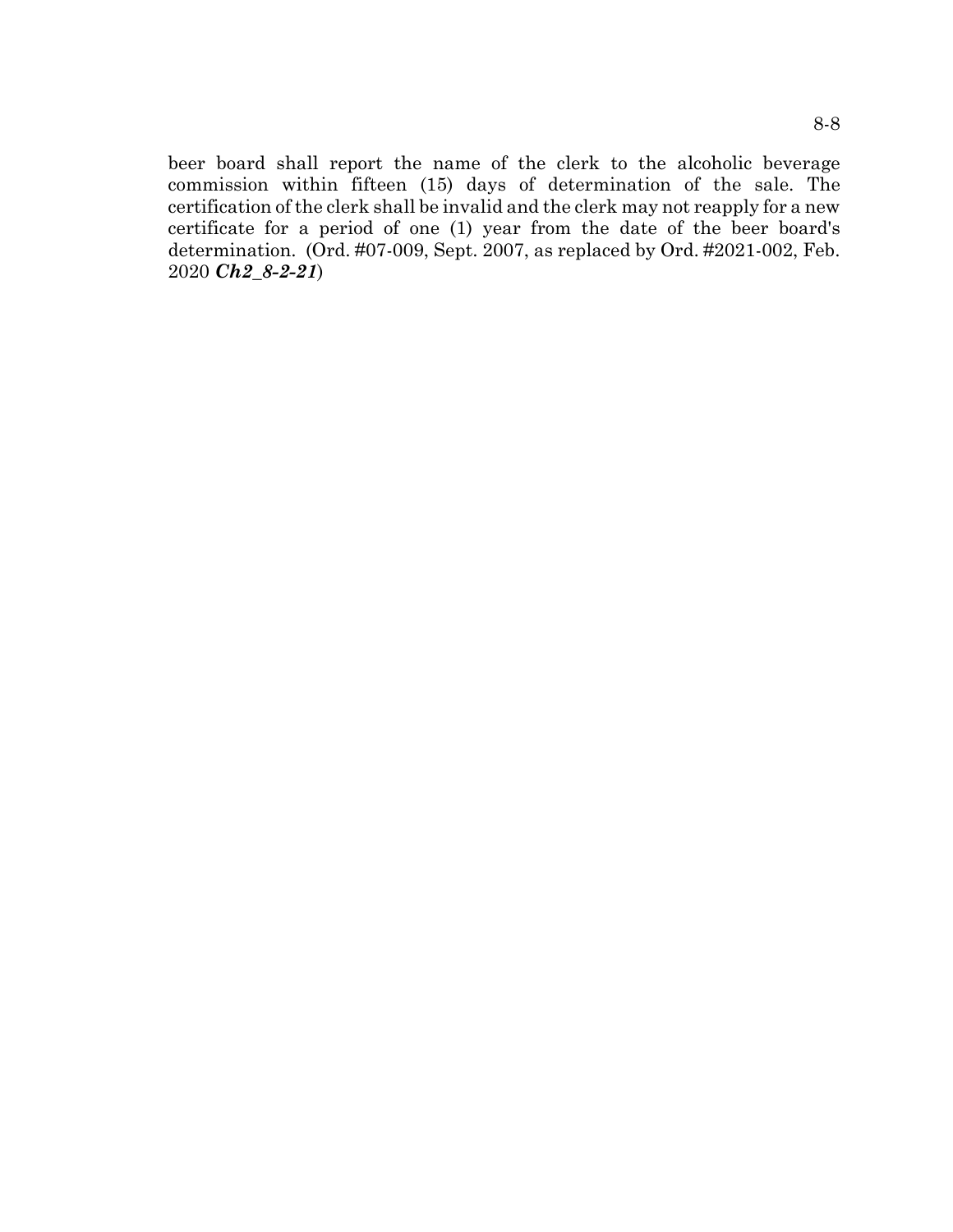# **CHAPTER 2**

# **ALCOHOLIC BEVERAGES OTHER THAN BEER**

#### **SECTION**

- 8-201. Authority and purpose.
- 8-202. Definitions.
- 8-203. Certificate of compliance.
- 8-204. Certificate valid at one location only; compliance with land development ordinance.
- 8-205. Application disclosures; misrepresentations; revocation.
- 8-206. Inspection fee.

**8-201. Authority and purpose**. This chapter is adopted pursuant to the powers enumerated in Tennessee Code Annotated, title 57, chapter 3. (as added by Ord. #2016-012, Aug. 2016 *Ch2\_8-2-21*)

**8-202. Definitions.** The following words, terms and phrases, when used in this chapter, shall have the meanings ascribed to them in this section, except where the context clearly indicates a different meaning.

(1) "Alcoholic beverage" or "beverage." All alcohol, spirits, liquor, wine, high alcohol content beer and other liquids included in the definition of "alcoholic beverage" contained in Tennessee Code Annotated, § 57-3-101(a), as the same may be amended, supplemented or replaced.

(2) "Certificate" or "certificate of compliance." The certificate required pursuant to Tennessee Code Annotated, §§ 57-3-208 or 57-3-806, as the same may be amended, supplemented or replaced, and subject to the provisions set forth in this chapter for issuance of such a certificate.

(3) "License." A license issued by the alcoholic beverage commission of the state pursuant to Tennessee Code Annotated, §§ 57-3-204 or 57-3-803, as the same may be amended, supplemented or replaced, provided that the issuance of licenses shall be subject to the restrictions set forth in this chapter.

(4) "Licensee." Any person to whom a license has been issued.

(5) "Retail sale." A sale to a consumer or to any person for any purpose other than for resale.

(6) "Retail food store." An establishment which is eligible for the issuance of a retail food store wine license by the alcoholic beverage commission of the state, pursuant to Tennessee Code Annotated, title 57, chapter 3, part 8.

(7) "Wholesale." A sale to any person for purposes of resale, except that sales by a person licensed under Tennessee Code Annotated, § 57-3-204, to a charitable, non-profit or political organization possessing a valid special occasion license for resale by such organizations pursuant to their special occasion license shall not be construed as such a sale.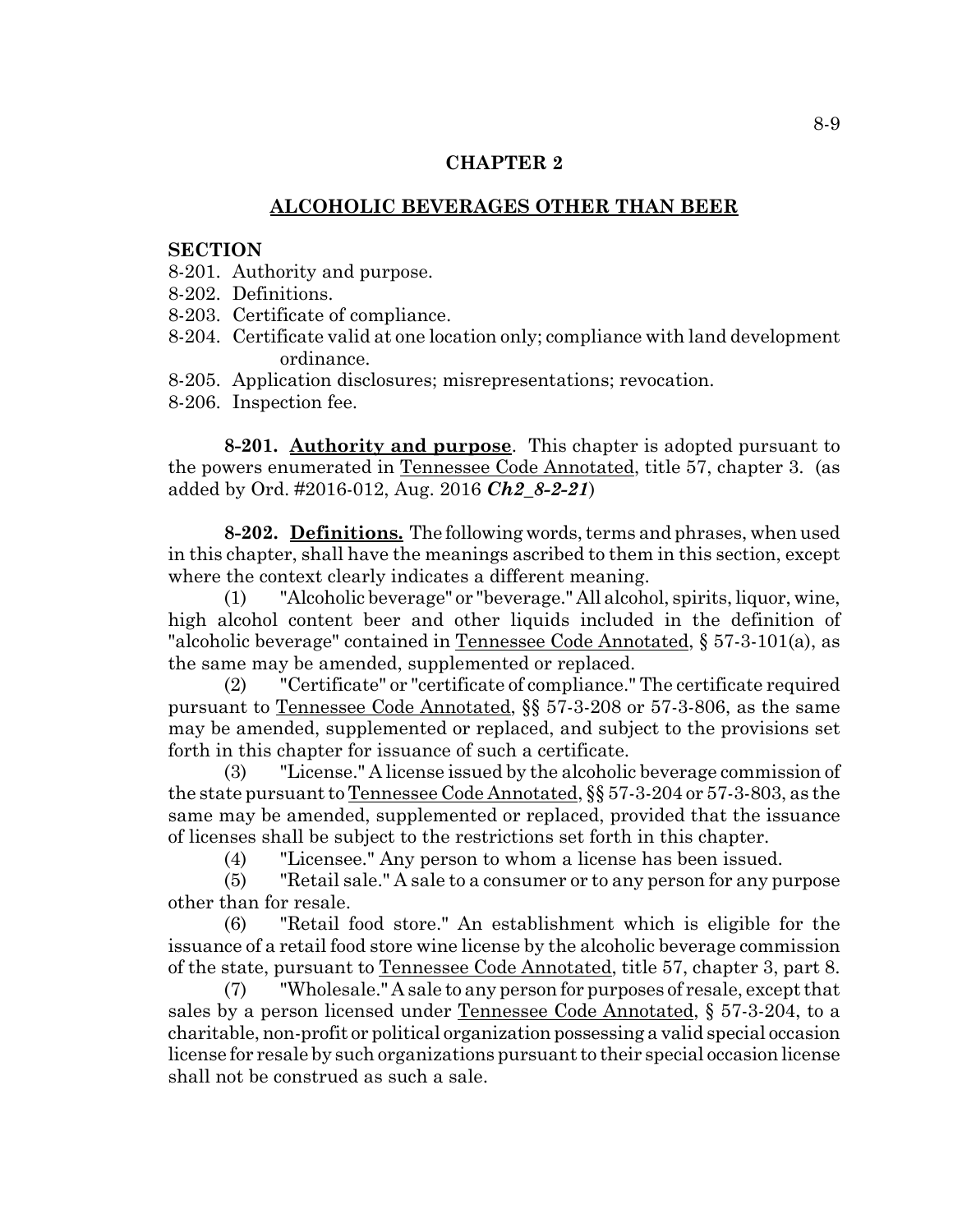(8) "Wholesaler." Any person who sells at wholesale any beverage for the sale of which a license is required under the provisions of Tennessee Code Annotated, title 57, chapter 3.

(9) "Wine." The product of the normal alcoholic fermentation of the juice of fresh, sound, ripe grapes, as further defined by Tennessee Code Annotated, §§ 57-3-101 and 57-3-802, as the same may be amended, supplemented or replaced. (as added by Ord. #2016-012, Aug. 2016 *Ch2\_8-2-21*)

**8-203. Certificate of compliance**. Any person intending to apply for a state license for the sale of wine at a retail food store shall first apply for a certificate of compliance from the town, pursuant to Tennessee Code Annotated, § 57-3-208. The application for a certificate shall be in writing on a form furnished by the town recorder. Upon verification that the applicant meets the requirements of Tennessee Code Annotated, § 57-3-208(b), the mayor may issue the certificate. Alternatively, members of the board of mayor and aldermen may sign the certificate and the certificate shall be issued when a majority of the members have signed it. The certificate shall be granted or denied within sixty (60) days after the application for the certificate is submitted to the recorder. A certificate of compliance for the sale of wine at a retail food store shall expire and become void if the applicant to whom the certificate was granted fails to apply for a license from the alcoholic beverage commission within six (6) months of the date of the certificate, or if the retail food store for which a certificate was granted is not in operation within twelve (12) months following the issuance of the certificate; provided, however, that the mayor or a majority of the board may, upon written request of the applicant, extend the expiration date of a certificate for up to three (3) additional months in the event of circumstances beyond the applicant's control. If a certificate becomes void, no new certificate may be issued to the same applicant unless a new application is submitted and all applicable requirements of this chapter are met at the time the new application is received. (as added by Ord. #2016-012, Aug. 2016 *Ch2\_8-2-21*)

**8-204. Certificate valid at one location only; compliance with land development ordinance**. A certificate issued under this chapter for the sale of wine at a retail food store shall be valid only for the premises proposed in the application, and any change of location of the business shall be cause for immediate nullification of the certificate. No certificate of compliance shall be issued for the sale of wine at a retail food store where such store would be prohibited under the town's land development ordinance. (as added by Ord. #2016-012, Aug. 2016 *Ch2\_8-2-21*)

#### **8-205. Application disclosures; misrepresentations; revocation**.

(1) Each application for a certificate shall identify each person who is to be in actual charge of the business and, if a corporation, each executive officer and each individual in control of the business. For the purposes of this section,